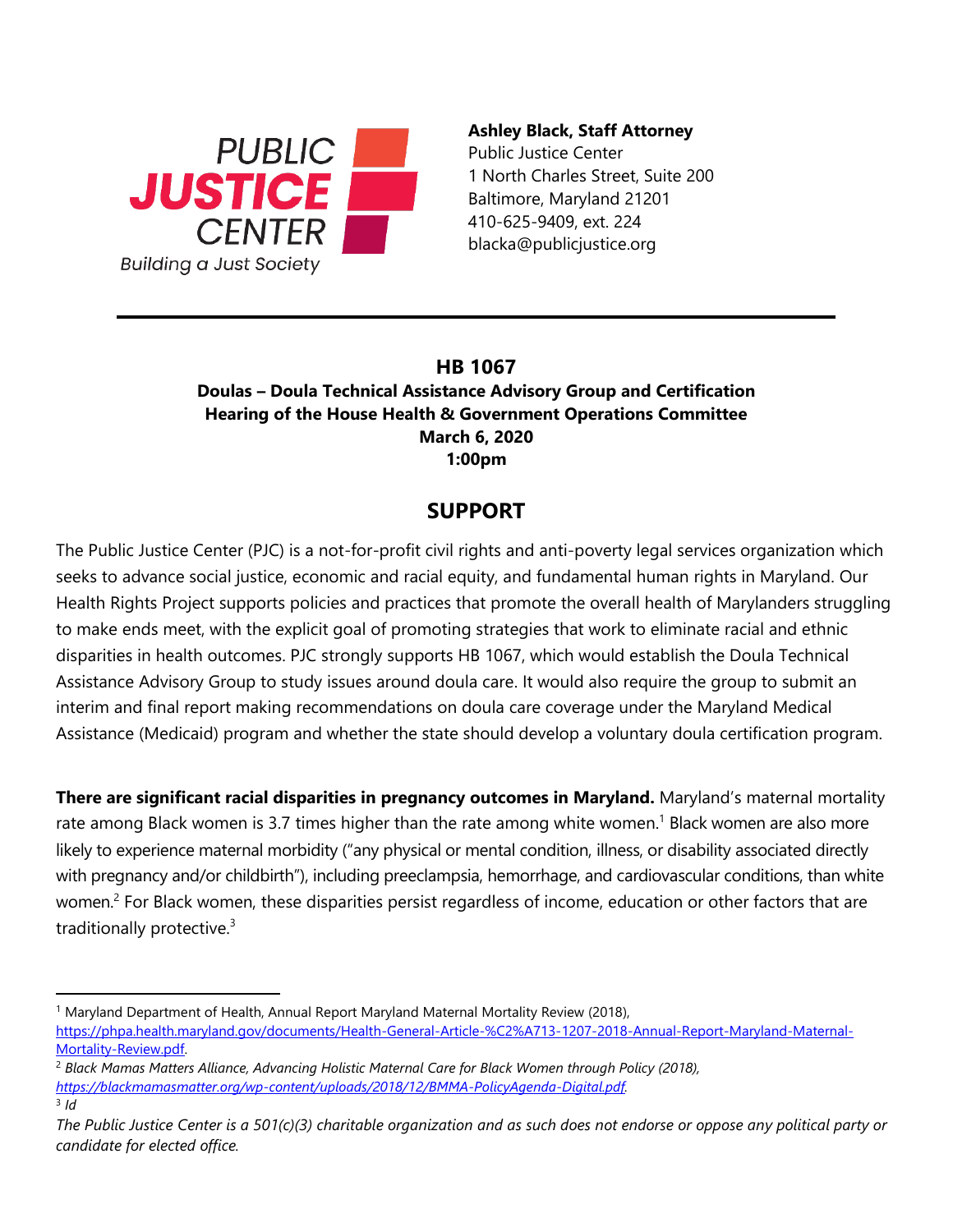**Doulas can help reduce racial disparities in pregnancy outcomes.** There is a growing body of research supporting that doula care can help reduce racial disparities in pregnancy outcomes. Doulas are non-clinical birth workers who provide information, physical and emotional support, and advocacy for pregnant women during pregnancy, birth, and after delivery.<sup>4</sup> In particular, community-based doulas tailor their services to address social determinants of health of the communities to whom they provide care at no or very low-cost.<sup>5</sup> By providing individualized and culturally specific education, social and emotional support, and strategies to reduce stress, doulas augment routine prenatal care.<sup>6</sup> Research studies support that doula care provides a wide range of benefits to women and their babies, including shorter labors, lower cesarean rates and high fiveminute Apgar scores.<sup>7</sup> However, underserved populations that experience worse maternal health outcomes, including immigrant women, women of color and low-income women, often cannot afford doula care.<sup>8</sup> HB 1067 would bring together the necessary stakeholders to determine how best to expand doula care to Marylanders who need doulas most.

**HB 1067 would lay the groundwork for doula Medicaid coverage in Maryland.** For Maryland to begin determining whether Medicaid could successfully cover doula care, it is necessary to bring together the appropriate stakeholders to gather and analyze data on Maryland's doula care landscape. Currently, there is no state-wide registry for doulas. There is also no one national certifying body for doulas, and existing doula certification programs have different curriculums. Without knowing how many doulas there are in Maryland, what counties doulas provide care in and what services doulas provide, Maryland cannot move forward with reimbursing doulas. Additionally, consideration must be given to whether existing doula certification programs could provide doulas with the competencies needed to provide care to Maryland's Medicaid population. HB 1067 would require the Advisory Group to aid the state in answering these questions. This type of comprehensive data collection will enhance future program design. The Advisory Group would also determine whether the state should create a *voluntary* statewide certification program for doulas, thus providing doulas with unified credentialing for working with Maryland's Medicaid beneficiaries.

**Medicaid reimbursement rates must be sustainable for community-based doulas.** Community-based doulas, unlike traditional doulas, provide intensive care designed to decrease racial disparities and improve health equity, such as prenatal and postpartum home visiting, referrals for health or social services, and

6 *Id.* 

<sup>4</sup> Amy Chen, *Routes to Success for Medicaid Coverage of Doula Care* (December 14, 2018[\) https://9kqpw4dcaw91s37kozm5jx17](https://9kqpw4dcaw91s37kozm5jx17-wpengine.netdna-ssl.com/wp-content/uploads/2018/12/NHeathLawP-PTBi-Issue-Brief-DoulaMedicaidCoverage.pdf) [wpengine.netdna-ssl.com/wp-content/uploads/2018/12/NHeathLawP-PTBi-Issue-Brief-DoulaMedicaidCoverage.pdf.](https://9kqpw4dcaw91s37kozm5jx17-wpengine.netdna-ssl.com/wp-content/uploads/2018/12/NHeathLawP-PTBi-Issue-Brief-DoulaMedicaidCoverage.pdf)

<sup>5</sup> Ancient Song Doula Services, et. al., *Advancing Birth Justice: Community-Based Doula Models as a Standard of Care for Ending Racial Disparities* (2019), [https://blackmamasmatter.org/wp-content/uploads/2019/03/Advancing-Birth-Justice-CBD-Models-as-Std-of-Care-3-](https://blackmamasmatter.org/wp-content/uploads/2019/03/Advancing-Birth-Justice-CBD-Models-as-Std-of-Care-3-25-19.pdf) [25-19.pdf.](https://blackmamasmatter.org/wp-content/uploads/2019/03/Advancing-Birth-Justice-CBD-Models-as-Std-of-Care-3-25-19.pdf)

<sup>7</sup> Meghan A. Bohren et al., *Continuous Support for Women During Childbirth*, Cochrane (2017),

[https://www.cochrane.org/CD003766/PREG\\_continuous-support-women-during-childbirth.](https://www.cochrane.org/CD003766/PREG_continuous-support-women-during-childbirth)

<sup>8</sup> Amy Chen, *Routes to Success for Medicaid Coverage of Doula Care* (December 14, 2018) [https://9kqpw4dcaw91s37kozm5jx17](https://9kqpw4dcaw91s37kozm5jx17-wpengine.netdna-ssl.com/wp-content/uploads/2018/12/NHeathLawP-PTBi-Issue-Brief-DoulaMedicaidCoverage.pdf) [wpengine.netdna-ssl.com/wp-content/uploads/2018/12/NHeathLawP-PTBi-Issue-Brief-DoulaMedicaidCoverage.pdf.](https://9kqpw4dcaw91s37kozm5jx17-wpengine.netdna-ssl.com/wp-content/uploads/2018/12/NHeathLawP-PTBi-Issue-Brief-DoulaMedicaidCoverage.pdf)

*The Public Justice Center is a 501(c)(3) charitable organization and as such does not endorse or oppose any political party or candidate for elected office.*